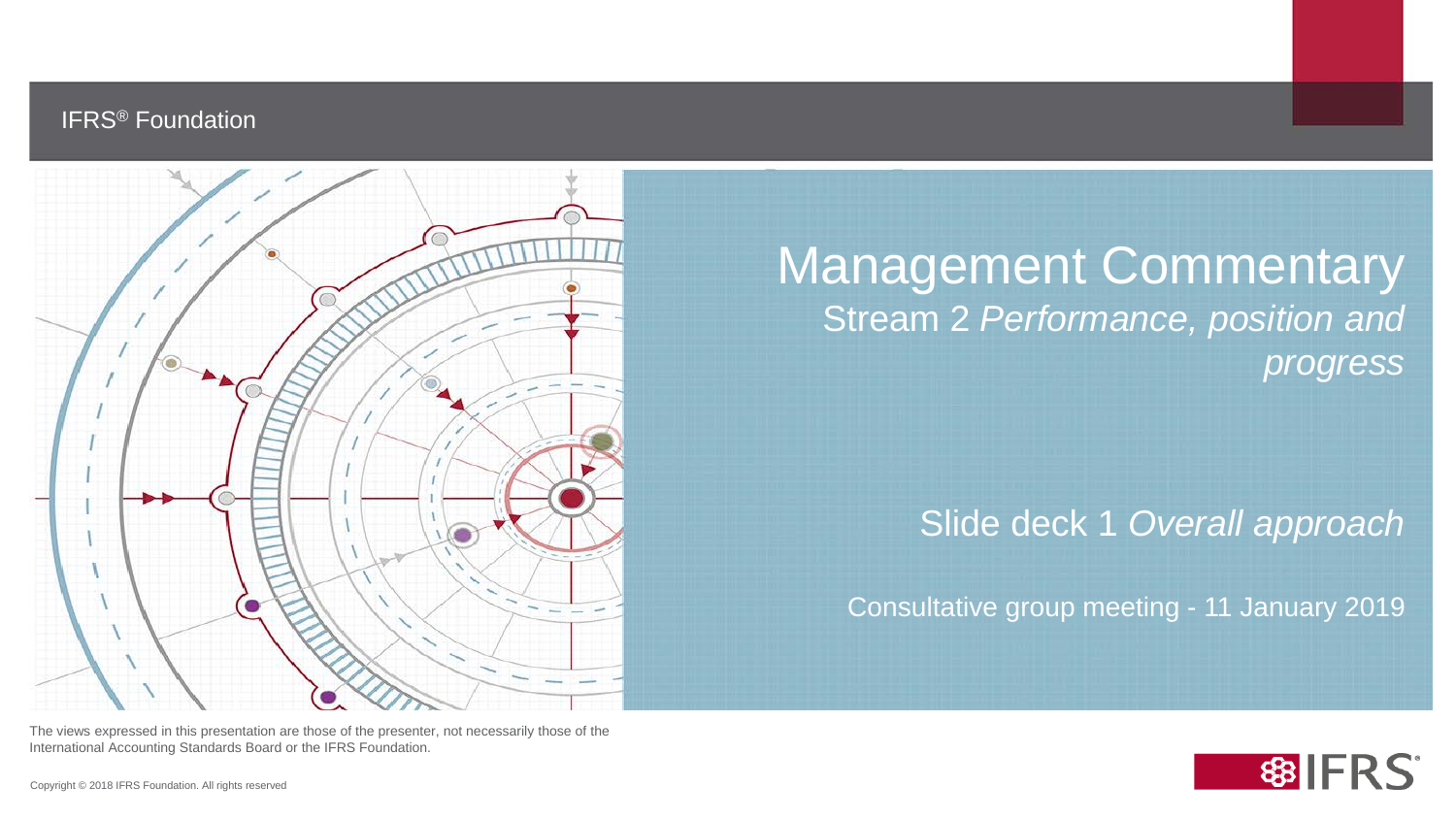- Discussion approach and update (slides 3-5)
	- The focus of Stream 2 *Performance, position and progress*
	- Feedback from discussing Stream 1 *Objective and principles for preparing management commentary*
	- Objective of the management commentary
- Starting point for the Stream 2 discussion (slides 6-7)
	- The existing Practice Statement on performance, position and progress
	- Main challenges with reporting performance, position and progress
- The staff's proposed approach structure of quidance (slides  $8-9$ )
	- Structure of guidance for the revised Practice Statement
	- **Illustrations**
- The staff's proposed approach narrative coherence (slides 10-11)
	- The role of narrative coherence in reporting performance, position and progress
	- How today's Stream 2 discussion will fit with Stream 3 discussion
- The staff's proposed approach application of principles discussed in Stream 1 to reporting performance, position and progress (slide 12)
- Questions for the Consultative Group (slide 13)

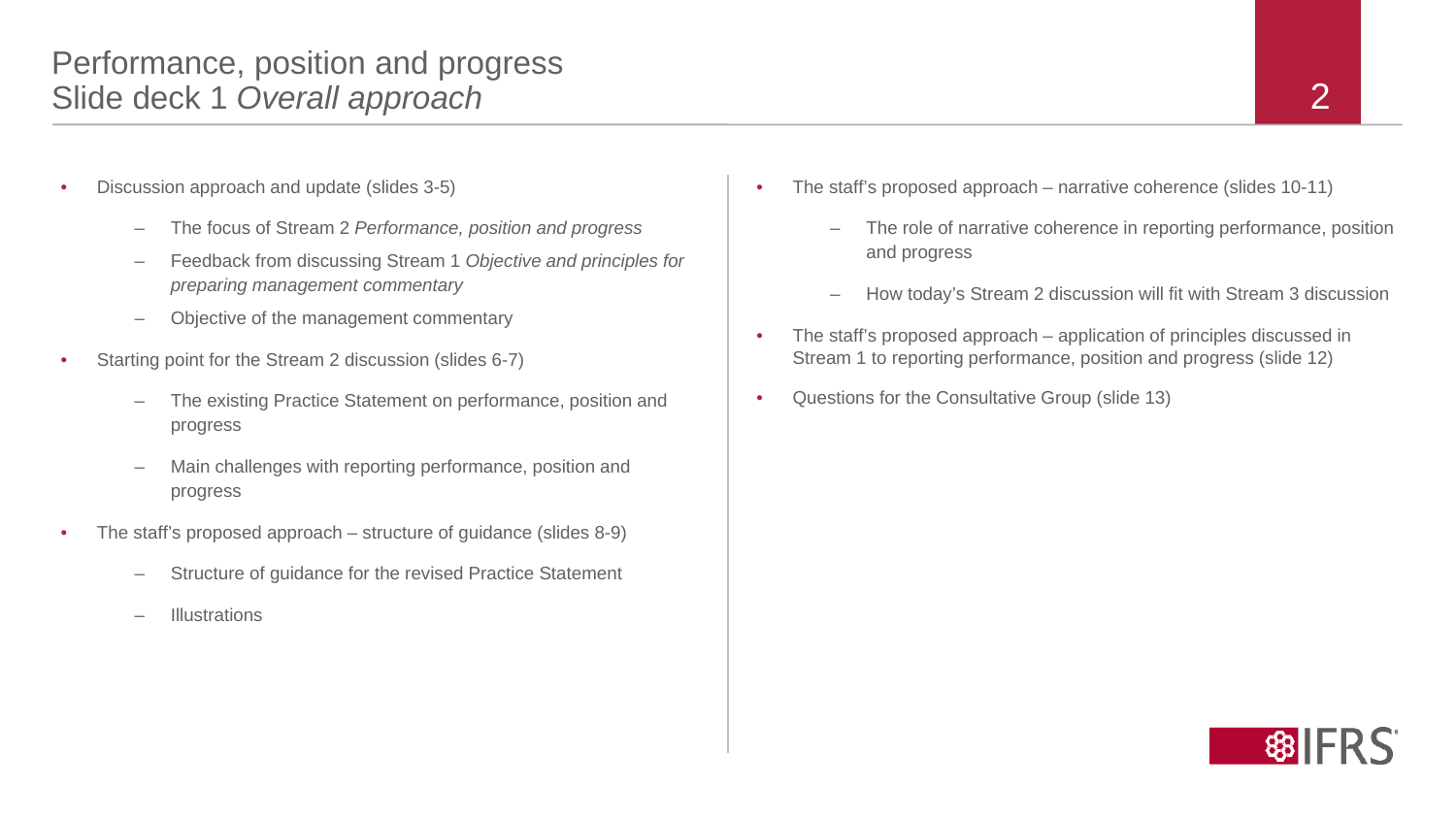

*Board discussion*

We discuss revisions to the Practice Statement with the Board on an ongoing basis, reflecting our discussions with the Consultative Group and other stakeholders.

- This stream looks at reporting in the management commentary of the entity's performance, position and progress in delivering the entity's strategy and managing the matters that will drive the entity's future development and success.
- The entity's business model, strategy, and operating environment provide the basis for determining *which* matters need to be reported on – the staff plan to cover this in Stream 3. At this stage, the discussion focuses on *how* to report performance, position and progress in relation to those matters.
- Because the Practice Statement will remain principle-based, the staff do not expect that specific subject-matter disclosures will be required. The staff expect that the guidance in the revised Practice Statement will support the effective disclosure of all types of strategically relevant information about performance, position and progress in a manner that aligns with users' needs.

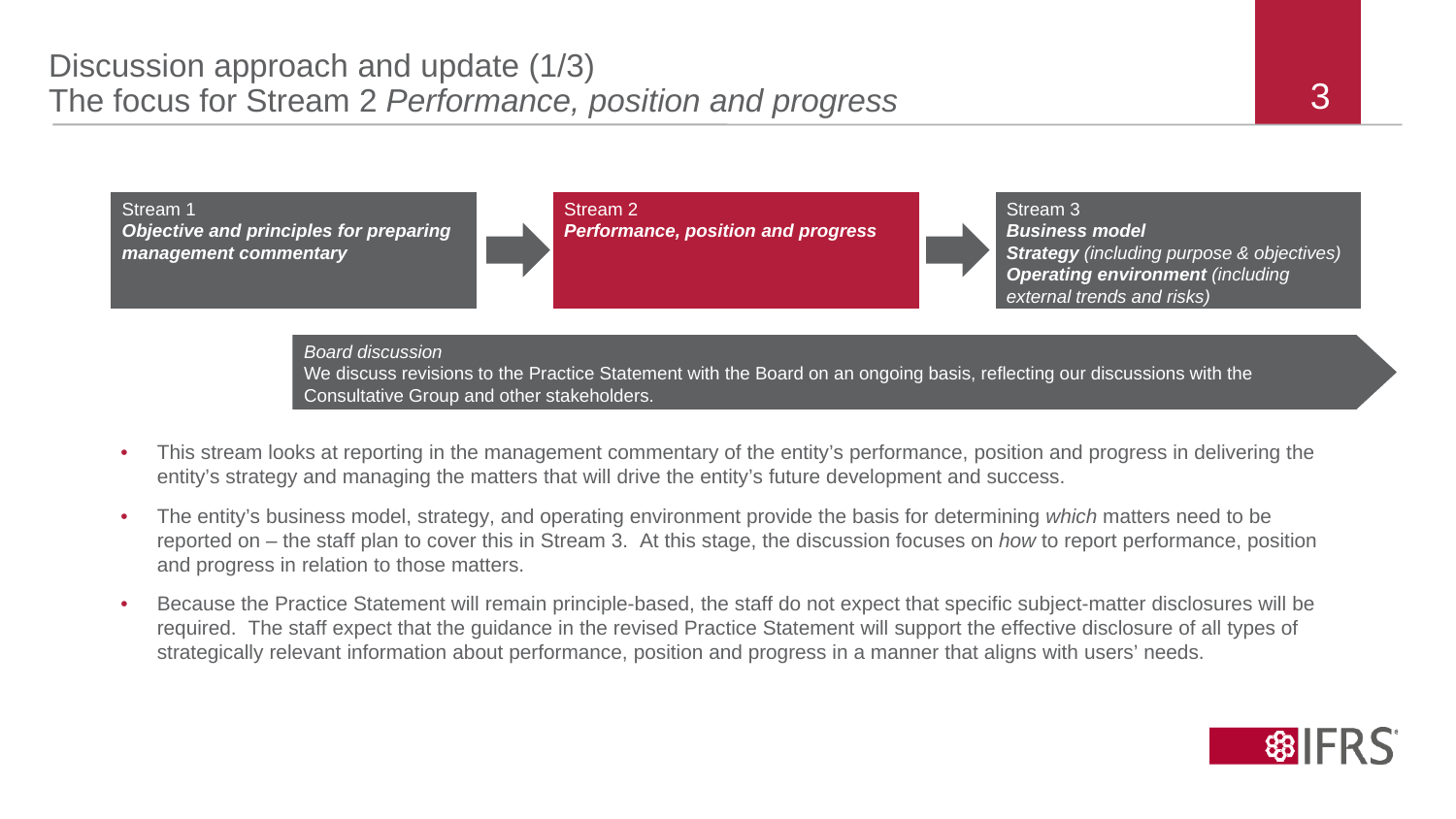The summary of the Stream 1 discussion is available on the Management Commentary project webpage. However, the staff would like to highlight the points relevant to today's discussion:

• The discussion of *purpose* in the revised Practice Statement

The notion of '*purpose*' is integrated into the illustrative drafting of the objective of the management commentary (see Appendix A paragraph A3(c)). The staff expect that the notion of *purpose* will feature most prominently in discussing Stream 3, which will cover the entity's strategy in the context of its objectives and overall purpose.

In Stream 2*,* the staff propose including an explicit reference to *purpose* in discussing the progress in managing the key aspects of the entity's business model.

• The role of *forecast* information in the management commentary

The staff expect to retain the requirement that the management commentary should provide information to help users assess the entity's prospects for future net cash inflows. However, the staff noted the concern that the revised Practice Statement should not give the impression that management is required to include forecasts in management commentary to support that objective. The staff have clarified this in the illustrative drafting of the objective (see Appendix A paragraph A6).

In this stream, the staff will address situations where an entity has published a forecast (relating to either the current period or a future period).

#### • The importance of *verifiability* considerations

The staff noted the view that the management commentary should provide information that is (where possible) verifiable. The staff also note that verifiability is an enhancing characteristic of useful financial information discussed in the *Conceptual Framework for Financial Reporting* (*Conceptual Framework*).

The staff think that management's estimates and interpretations can provide valuable insight for users, therefore should not be prohibited from inclusion in the management commentary. The staff think that *verifiability* can be supported by ensuring the management commentary clearly describes the sources and basis of such estimates and interpretations. In addition, the revised Practice Statement will specify that descriptions of fact and opinion must be clearly distinguished in management commentary.

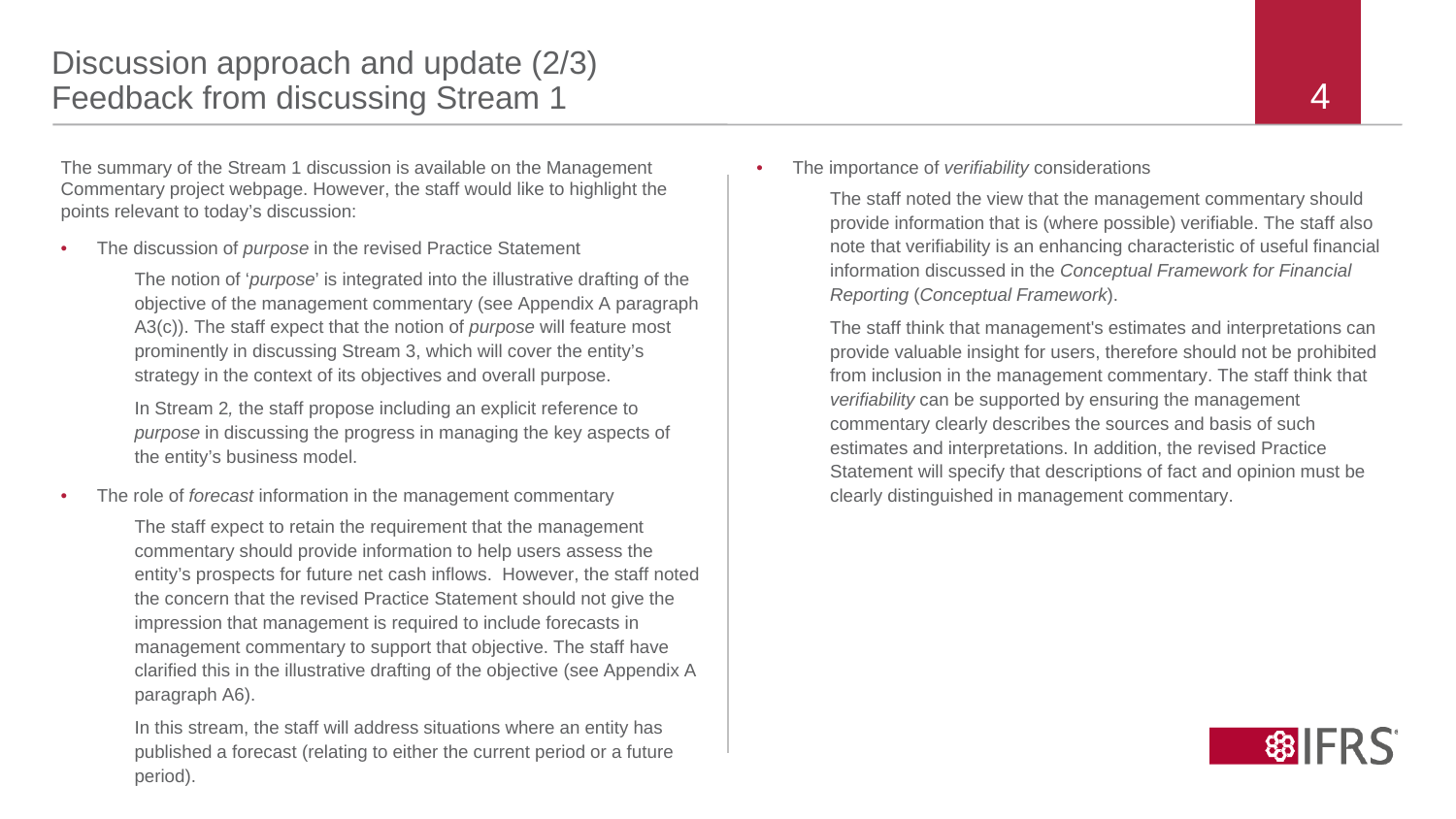Following our Stream 1 discussion with the Consultative Group, the staff discussed the *objective* of the management commentary with the Board, and provided illustrative drafting on the objective for the revised Practice Statement (see Appendix A). Key features of the objective that are important for today's discussion are summarised below:

- A focus on information useful in assessing:
	- the prospects for the entity's future net cash inflows; and
	- management's stewardship of the entity's economic resources.
- Coverage of matters from short to long term:
	- the trends and factors that arose in the current period;
	- the trends and factors that could affect future performance;
	- resources and relationships in the business model that are critical for success; and
	- opportunities and risks in relation to the above.
- Built around management's strategy:
	- set out the strategy for addressing the above matters;
	- describe the progress in implementing the strategy; and
	- provide information to help users assess the prospects for entity's future net cash inflows and assess management's stewardship of the entity's economic resources.

The staff would like to build on these features in today's discussion, recognising that more detailed guidance is required in order to apply them consistently to reporting performance, position and progress.

*The emphasis is on provision of information relevant to users' assessments of the prospects for the entity's future net cash inflows and of stewardship, not on making predictions of future outcomes.*

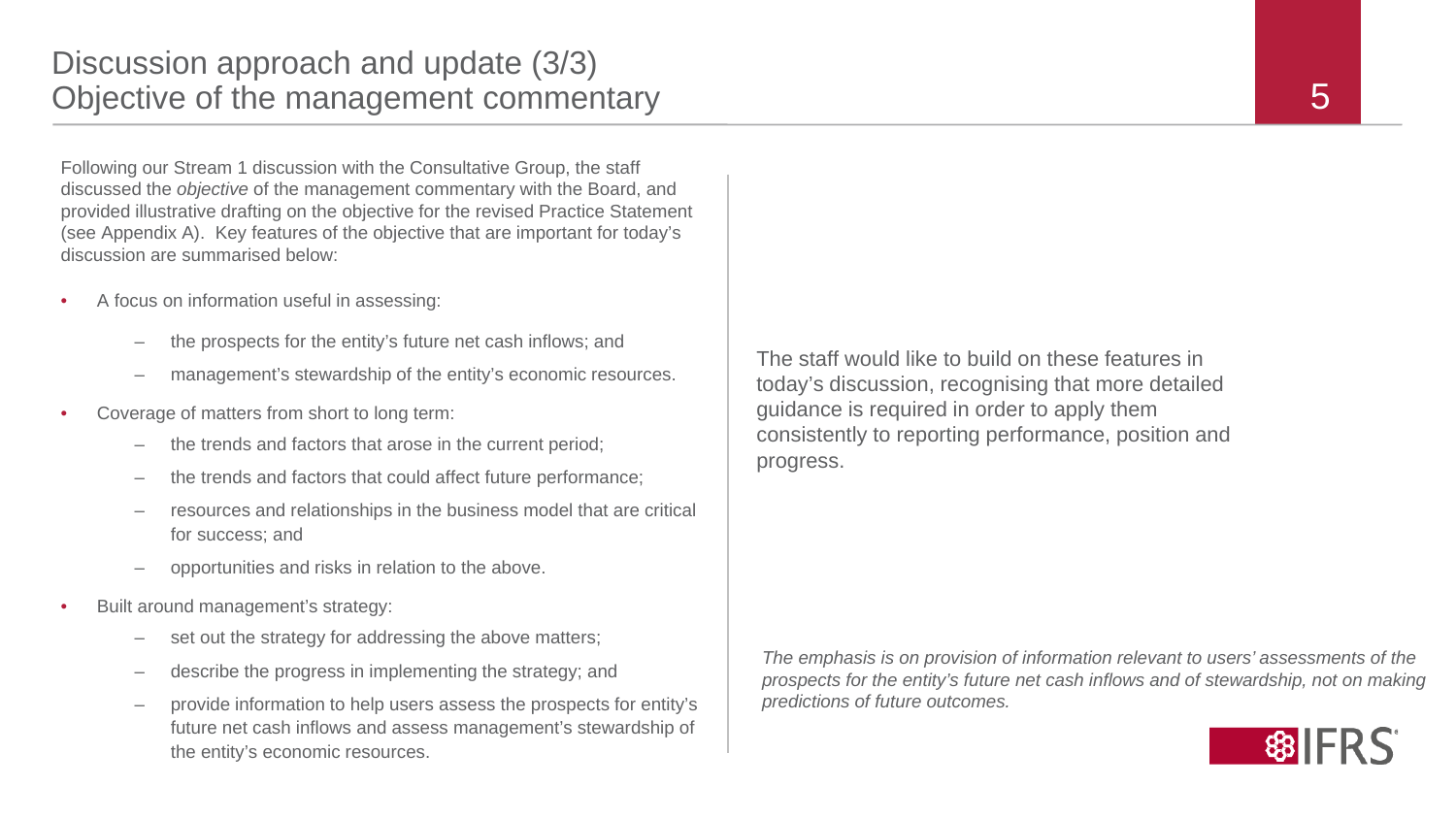In summary, the key features of the existing Practice Statement on performance, position and progress are:

#### **Scope of information**

- Includes information on the entity's performance, position, and progress (§15) and complements the financial statements (§16).
- Includes information that is essential to an understanding of the results of operations and prospects; and the critical performance measures and indicators that management uses to evaluate the entity's performance against stated objectives (§24).
- Provides discussion and analysis of significant changes in financial position, liquidity and performance compared with those of the previous period or periods (§35).

#### **Management's interpretation**

- Provides management's view of the extent to which the entity's financial position, liquidity and performance may change in the future (§18), and management's assessment of prospects in light of current results.
- Includes a clear description of the entity's financial and non-financial performance, the extent to which that performance may be indicative of future performance and management's assessment of the entity's prospects (§34).

• Provides users of the financial reports with insight into the main trends and factors affecting the business, describing the relationship between the entity's results, management's objectives and management's strategies for achieving those objectives (§35).

#### **Forward-looking information**

- Communicates the entity's direction (§17) but does not predict the future.
- Includes forward-looking information when management is aware of trends, uncertainties or other factors that could affect the entity's liquidity, capital resources, revenues and the results of its operations (§18).
- May, but is not required to, include forecast information (§18). Explains performance in the context of past forecasts where disclosed (§19).

#### **Other features**

- Provides performance measures and indicators that will usually reflect the industry in which the entity operates (§38).
- When financial performance measures are derived or drawn from the financial statements, those measures should be reconciled to measures presented in the financial statements (§40).

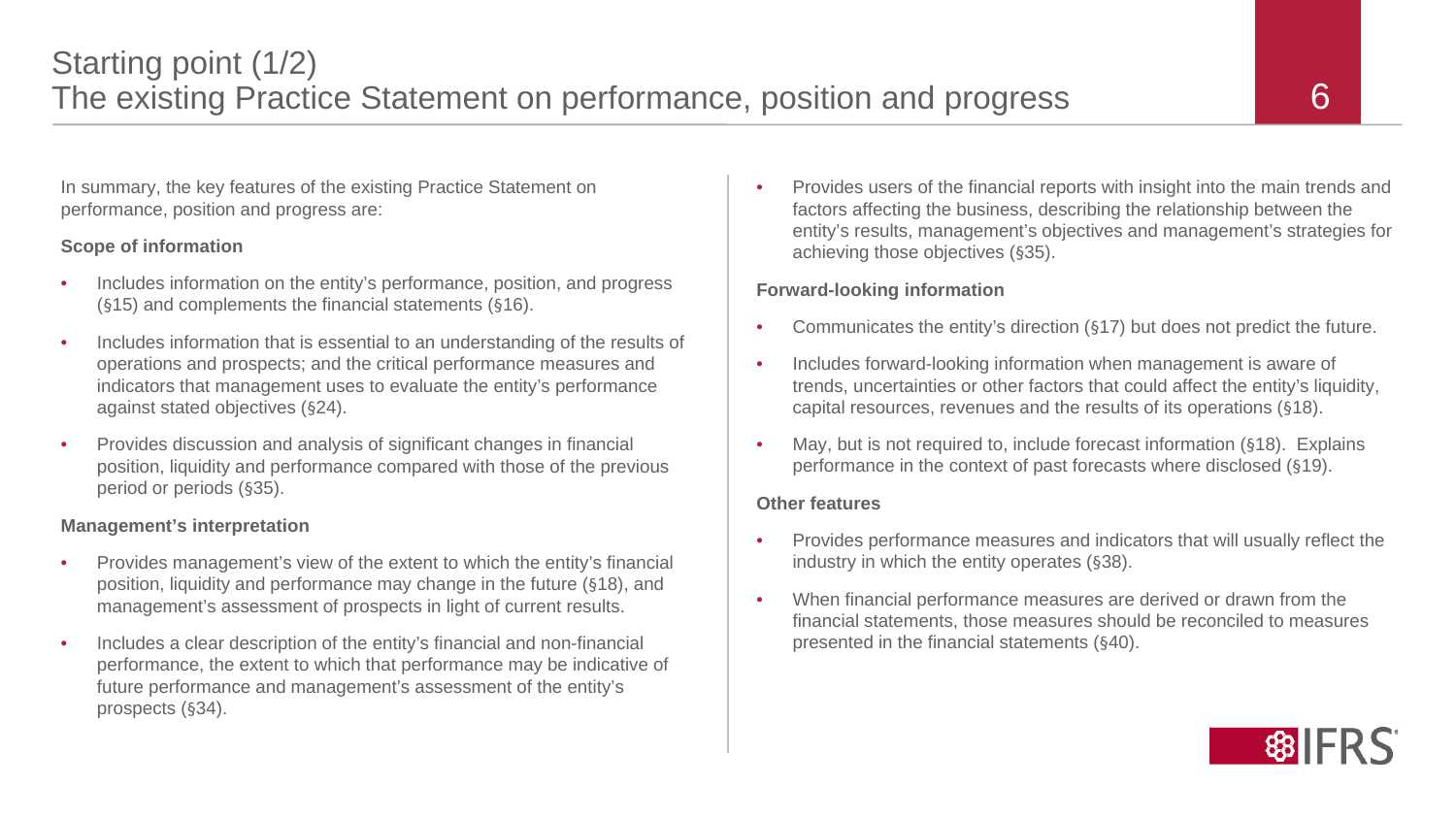In summary, the staff see three broad areas of challenge in relation to reporting performance, position and progress. The staff cover these in more detail in slide decks 2 and 3:

- 1. The scope and relevance of information being reported does not fully address users' needs. Specifically the staff note:
	- Failure to discuss aspects of performance that help users understand the long term prospects of the entity;
	- Incomplete picture of performance provided due to narrow scope of measures and analysis beyond financial performance; and
	- Limited relevance of operational measures included in management commentary.
- 2. Questionable verifiability and selective identification and discussion of measures in management commentary.
- 3. Reporting of measures on a basis that does not help users to make decisions, for example providing measures without comparatives.

The existing Practice Statement approaches the reporting of performance, position and progress at a relatively high level. The staff think further guidance is needed to help preparers meet the objective of management commentary. In many areas the staff expect to build on developments in other management commentary frameworks.

We do not think there is one single solution to each of these challenges. Instead, the staff aim to address them by proposing additional guidance for the Practice Statement.

During today's discussion, the staff would like you to bear these three challenges (and any other concerns you may have) in mind when commenting on the staff's proposals.

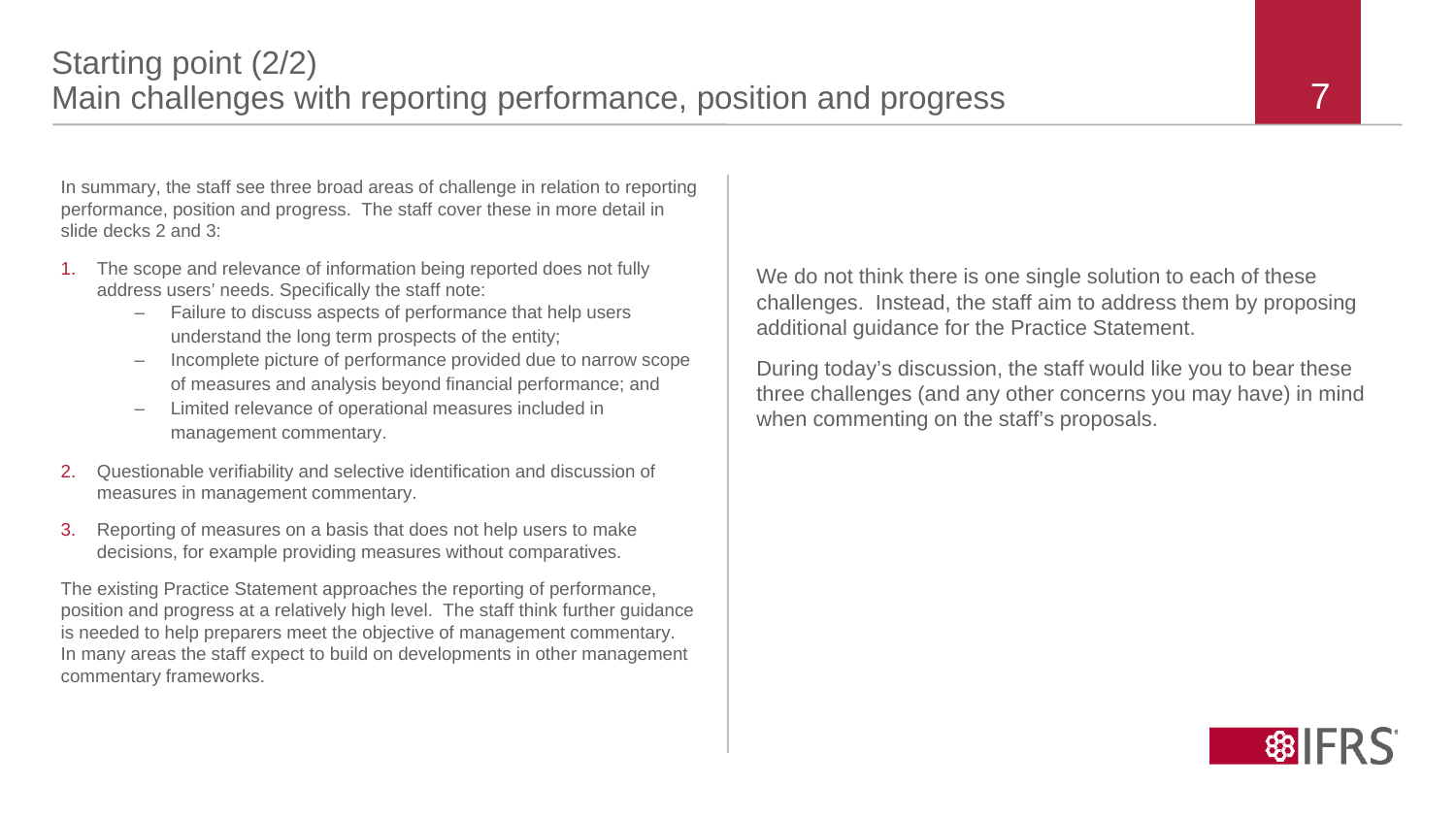The staff propose the following structure for the guidance on reporting performance, position and progress in the revised Practice Statement:

- 1. Set out what the discussion of performance, position and progress needs to achieve.
- 2. Address the principles that have particular importance to the reporting of performance, position and progress, together with considerations that apply to providing particular types of information in a management commentary.
- 3. Address each component of the discussion of performance, position and progress, providing specific guidance on each, and covering analysis and explanations of:
	- the amounts included in the financial statements; and
	- the matters that:



*Deck 3*

- a. affected the entity's current period financial and operational performance and its position at the end of the current period;
- b. could affect the future development of the entity's financial and operational performance; and
- c. could affect the aspects of the entity's business model that the entity depends on for its future success.

The proposed approach is intended to provide a structure for determining what to include in the discussion of performance, position and progress, together with guidance that supports each component of discussion. The aim is to support the effective telling of the entity's complete performance story, rather than to prescribe a structure that should be followed in a published management commentary.

The components described in 3 (ii)(a)-(c) align with the discussion of the objective of management commentary in Stream 1. The staff recognise that some may question whether a particular matter falls into 3 (ii)(b) or 3 (ii)(c). The staff don't think this should be  $P_{\text{eck2}}$  a affected the entity's current period financial and operational problematic for preparers, but would welcome your views on this.

> *The proposed structure of the revised Practice Statement is intended to take preparers through the different aspects of information about performance, position and progress that needs to be provided to support completeness and relevance of information in the management commentary.* It is not intended to provide a structure *for the management commentary. The staff's view is that preparers should have flexibility to structure the management commentary in the manner they consider to be most appropriate.*

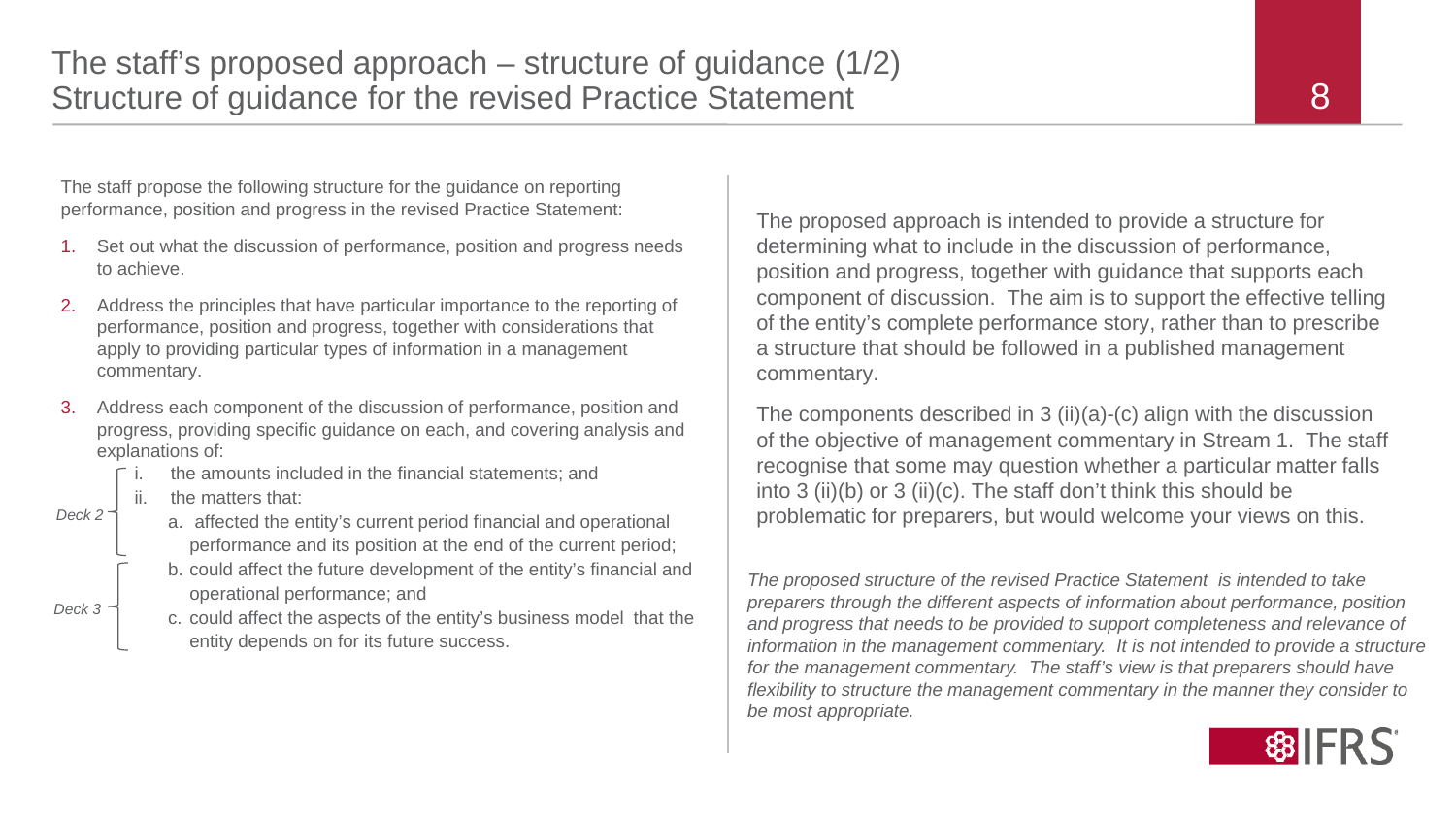## The staff's proposed approach – structure of guidance (2/2) **Illustrations**

*Explanations and analysis of performance, position and progress to be addressed in the management commentary Illustrations:*

#### **Explanations of the amounts included in the financial statements**

*provides a base from which users can distinguish the ongoing operation of the business model from other matters reflected in the financial statements*

**Matters that affected the entity's current period financial and operational performance and position** *analysis of the factors affecting the operation of the business model that impacted on the current period financial statements*

**Matters that could affect the future development of financial and operational performance** insight into (but not prediction of) the potential impact of *known matters and the progress in managing them*

**Matters that could affect the aspects of the business model that the entity depends on for its success** *insight into progress in managing the resources and relationships the business depends on for its success*

Analysis of unusual / non-recurring items Constant currency revenue trends; Pro forma Financial impact of transactions whose characteristics might not be inferred from the entity's description of its business model Maintenance / Growth capex Operating variances Like for like sales growth Performance against past forecasts Effective tax rate Order book Analysis of revenue drivers – e.g. customer retention Explanation of published forecasts Market share Covered in *slide deck 2*

### Covered in *slide deck 3*

Key staff retention Customer satisfaction scores Scenario analysis

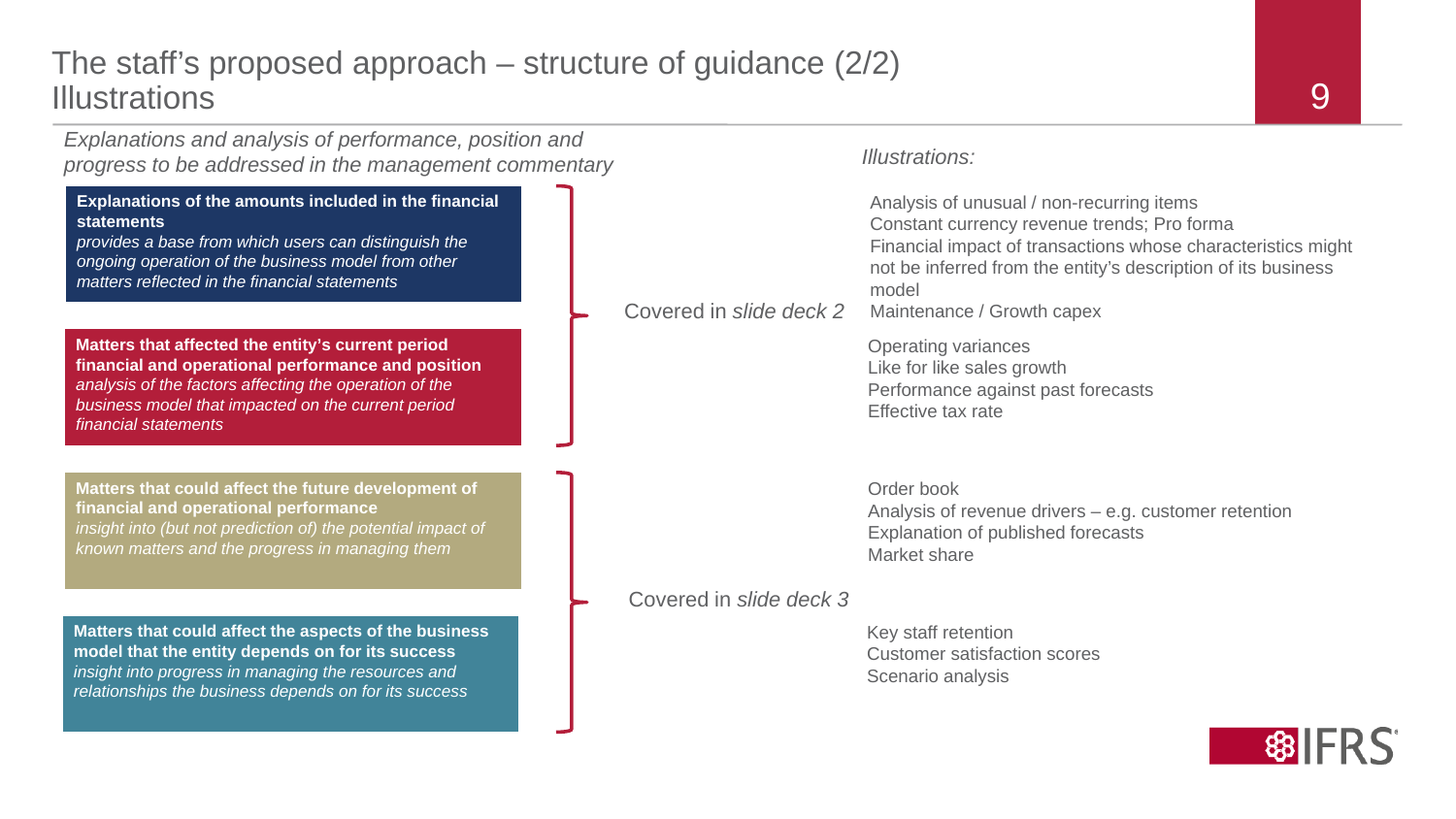- In Stream 1, we discussed the notion of 'narrative coherence'. The staff expect this notion to form the basis for determining which matters to provide information on.
- We discussed the idea that:

*Linkages exist where either:*

- *a) information in one content element is needed to give insight into matters discussed in another element—for example, if product quality is a principal risk, a related KPI may be appropriate; or*
- *b) information in one content element is needed as context to interpret matters discussed in another element—for example, if a strategic opportunity to grow a particular market is identified, the discussion of the business model may need to explain the characteristics of that market.*
- The notion is applicable to all content elements of the management commentary. Applied to the reporting of performance, position and progress:
	- (a) if the management commentary identifies a matter as important (an aspect of strategy, a feature of the business model, a principal risk etc,) then the entity should report its performance, position and progress in relation to that matter
	- (b) information about performance, position and progress should be supplemented by information about their implications.

The revised Practice Statement cannot prescribe what is strategically important to an entity, so the staff do not plan to prescribe specific requirements.

The staff are also mindful that if lists of example disclosures are included in the revised Practice Statement, they could be applied as a substitute for covering more relevant aspects of performance, position and progress.

Therefore, the aim in today's discussion is to support the provision of information about performance, position and progress that aligns with:

- (i) what the entity itself considers important; and
- (ii) users' information needs.

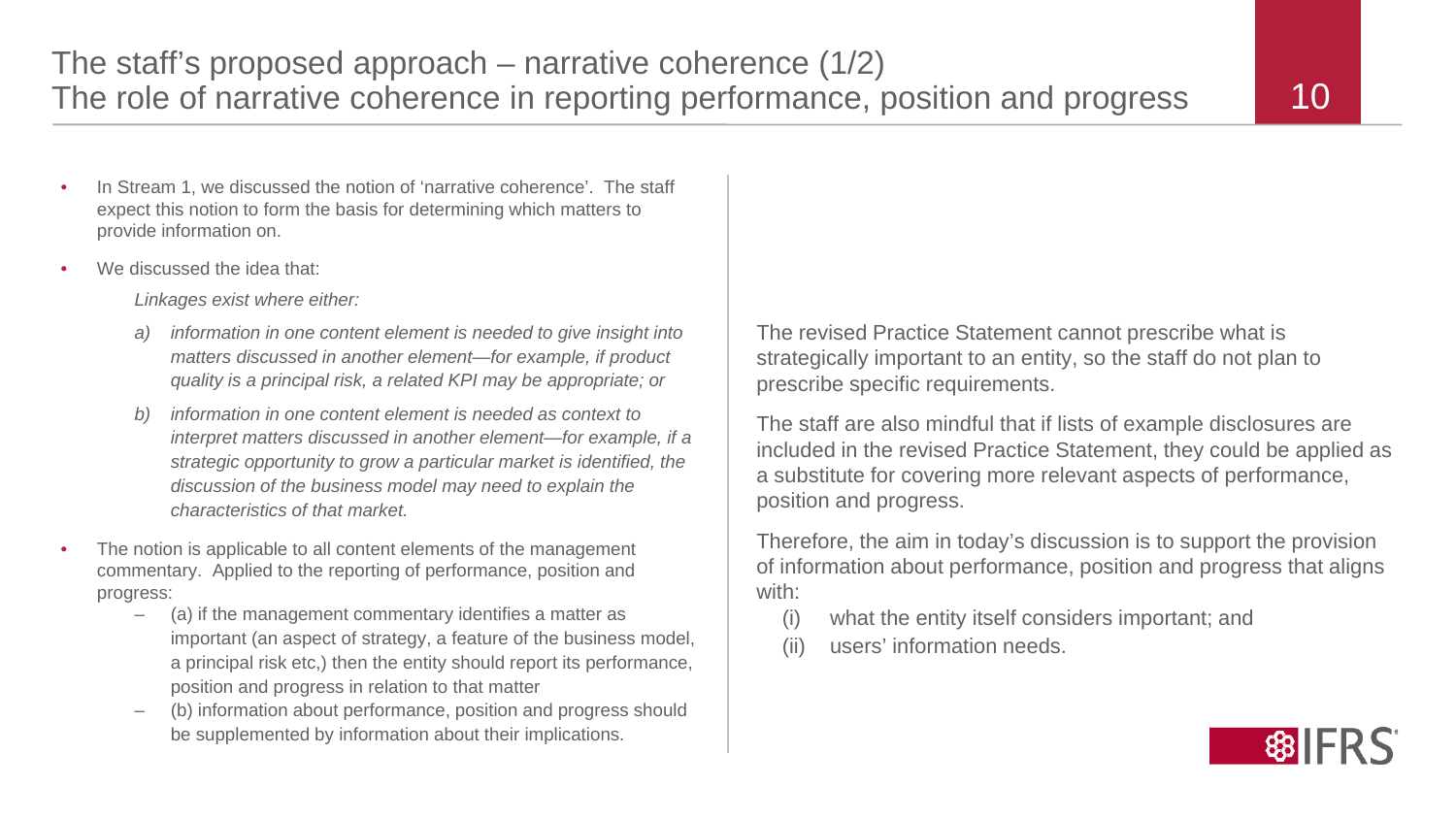- In Stream 3, the staff plan to discuss the following content elements of a management commentary:
	- i. business model

The staff expect this discussion will address both the activities undertaken within the business and the resources and relationships on which the business depends.

ii. strategy

The staff expect this discussion will cover strategy in the context of the entity's overall purpose and the objectives that support the entity's purpose, addressing how the entity is responding to this, and the specific opportunities and risks that it faces.

iii. operating environment, including external trends and principal risks

> The staff expect this discussion will cover the external trends affecting the entity (both positively and negatively) and the principal risks the entity faces from internal or external sources.

The role of the management commentary in complementing the financial statements will also be an important consideration in today's discussions. The starting assumption is that the management commentary will be included in the same reporting package as the financial statements.

The definition, scope, and disclosure requirements over these aspects of content will be covered in our next stream.

Today's discussion will focus on how the entity reports performance, position and progress once it has identified matters about which information is required.

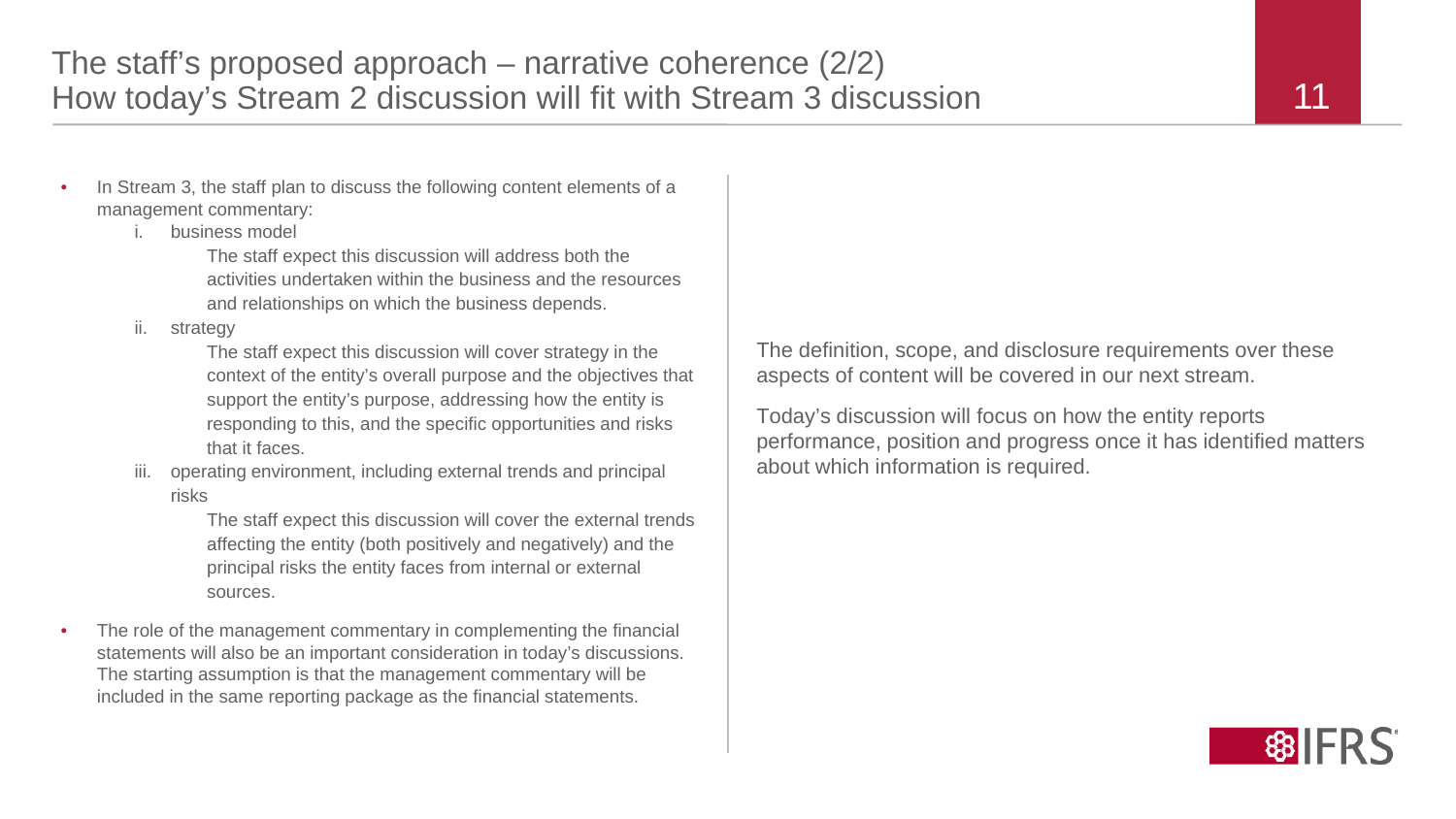# The staff's proposed approach – Application of principles discussed in Stream 1

In Stream 1, we discussed principles that apply to the management commentary as a whole. In general, the staff do not plan to duplicate the discussion of principles within the guidance on reporting performance, position and progress. However, the staff expect to do so where either (i) it is important to include a reminder that a particular principle needs to be considered; or (ii) there is a specific aspect of the principle that needs to be explained in the context of performance, position and progress.

| <b>Principle</b>     | Application to reporting performance, position and progress                                                                                                                                                                                                                       | How the staff expect to reflect this in revised Practice Statement                                                                                                                                                                                                                                                                                                                    |
|----------------------|-----------------------------------------------------------------------------------------------------------------------------------------------------------------------------------------------------------------------------------------------------------------------------------|---------------------------------------------------------------------------------------------------------------------------------------------------------------------------------------------------------------------------------------------------------------------------------------------------------------------------------------------------------------------------------------|
| Materiality          | All disclosures are made subject to materiality. The staff think that separating<br>materiality considerations into 'matters' and 'information' should support a focused<br>approach to materiality, but the staff do not think that needs repeating for this<br>content element. | No specific guidance on materiality is proposed for reporting performance, position and progress. However, the<br>staff expect to clarify the purpose of providing information about performance, position and progress in the<br>revised Practice Statement to support materiality assessments.                                                                                      |
| Completeness         | Throughout Stream 2, the staff build on the notion of narrative coherence to support<br>completeness of information about performance, position and progress.                                                                                                                     | The staff expect to discuss the principle of narrative coherence in the guidance on the reporting performance,<br>position and progress in the revised Practice Statement. In addition, the staff expect to cover in the revised<br>Practice Statement how reporting performance, position and progress links to the entity's strategy, operating<br>environment, and business model. |
| Neutrality           | Specific neutrality considerations apply in relation to analysis of performance,<br>position and progress. Accordingly, the staff think these need emphasising in this<br>content element.                                                                                        | The staff expect the revised Practice Statement to provide specific guidance on applying neutrality in<br>discussing adjusted performance measures and ratios.                                                                                                                                                                                                                        |
| Aggregation          | The staff think providing information at the right level of aggregation is a particularly<br>important consideration for reporting performance, position and progress, so the<br>staff plan to emphasise this consideration in this content element.                              | The staff expect the revised Practice Statement to address aggregation in discussing reporting performance,<br>position and progress.                                                                                                                                                                                                                                                 |
| Assumed<br>knowledge | The assumption that the reader starts from a general level of business knowledge is<br>relevant across the content elements of the management commentary - the staff<br>have not identified specific considerations related to reporting performance, position<br>and progress.   | The staff do not expect to address in the revised Practice Statement assumed knowledge in discussing<br>reporting performance, position and progress.                                                                                                                                                                                                                                 |
| Comparability        | The staff think the Practice Statement should emphasise the need for comparative<br>information on performance, position and progress, in particular in relation to the<br>entity's longer-term prospects.                                                                        | The staff expect the revised Practice Statement to emphasise comparability considerations in reporting<br>performance, position and progress, in particular in relation to the entity's longer-term prospects.                                                                                                                                                                        |
| Verifiability        | The staff think verifiability considerations are applicable in reporting performance<br>measures.                                                                                                                                                                                 | As stated on slide 4, the staff expect the revised Practice Statement to require clear description of the sources<br>and basis of management's estimates and interpretations, and to specify that descriptions of fact and opinion<br>must be clearly distinguished in management commentary.                                                                                         |

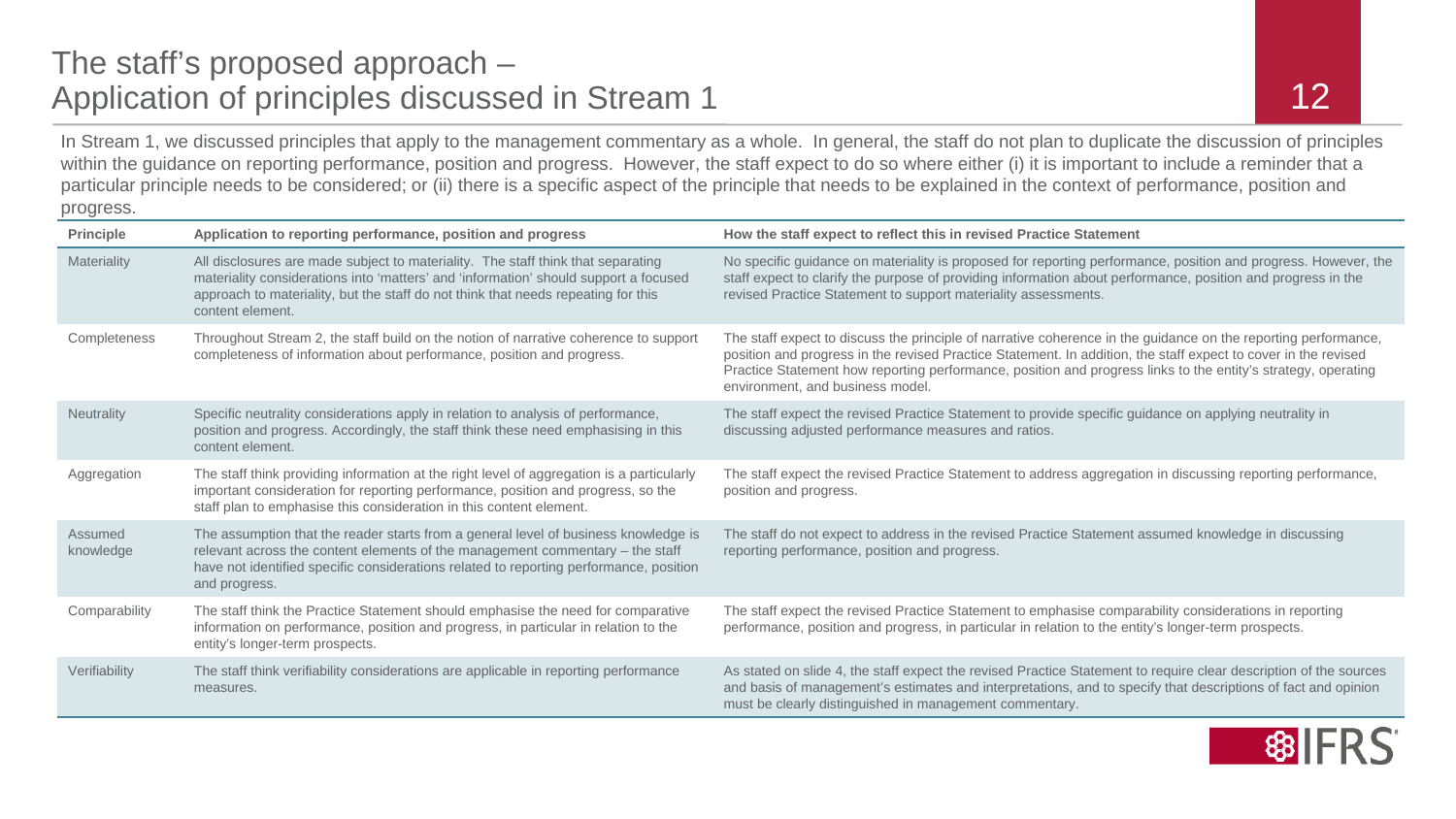# **Questions for the Consultative Group 13**

- 1. Do you agree with the main challenges related to reporting performance, position and progress identified by the staff on slide 7 that the revised Practice Statement should seek to address? Are there any other challenges that the staff need to consider?
- 2. Do you agree with the staff's overall proposed approach to:
	- a. the structure of the guidance on reporting performance, position and progress to be included in the revised Practice Statement (slides 8-9);
	- b. addressing narrative coherence in the context of reporting performance, position and progress (slide 10); and
	- c. application of principles for preparing management commentary to reporting performance, position and progress (slide 12)?
- 3. Do you have any other comments on the staff's overall proposed approach to reporting performance, position and progress?

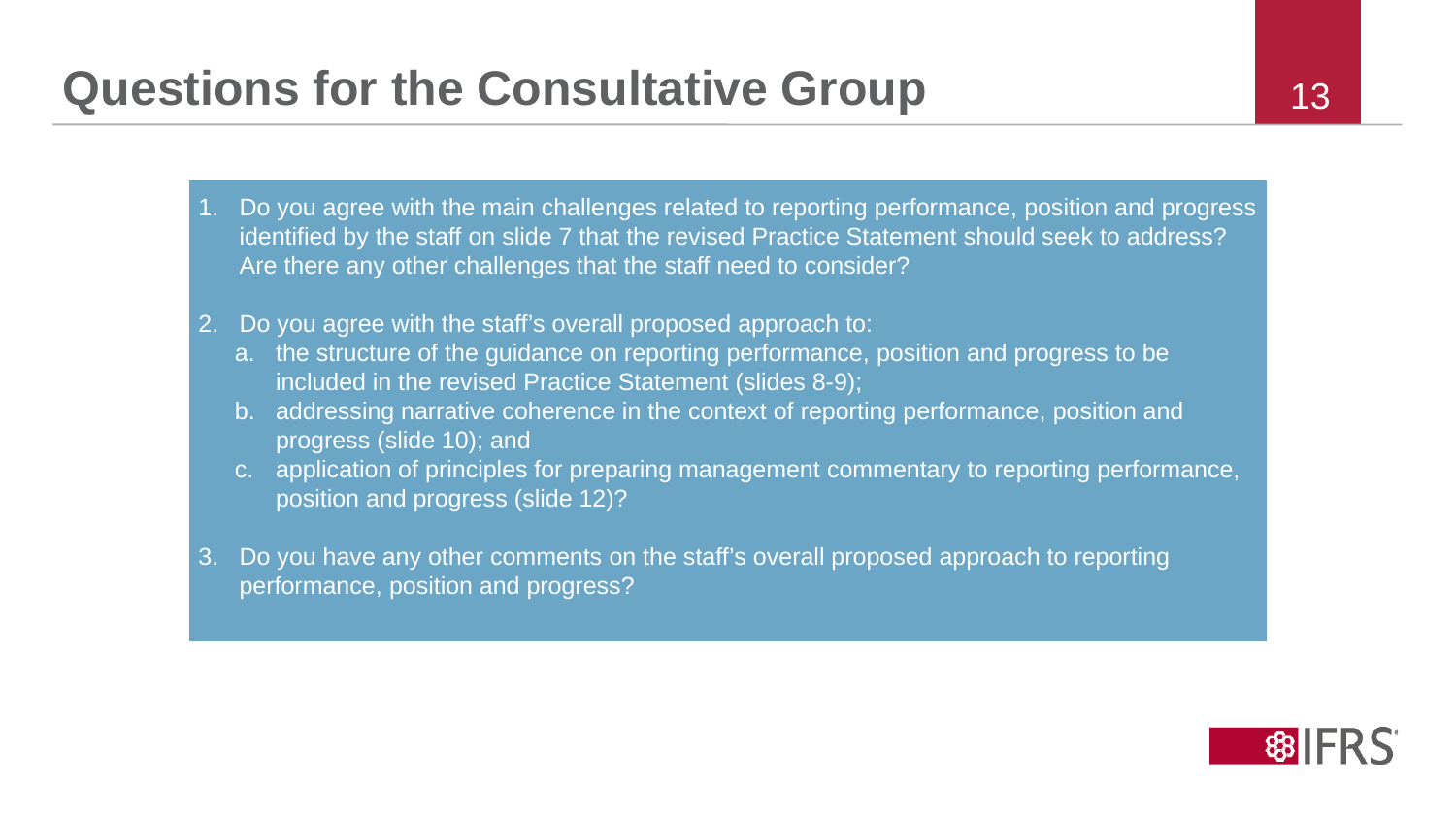### **Objective: Illustrative drafting discussed with the Board**

A1 The objective of management commentary is to give context for the financial statements by providing primary users of the management commentary with the historical financial and operational information and analysis that is useful in assessing the prospects for the entity's future net cash inflows, and management's stewardship of the entity's economic resources.

A2 The primary users of management commentary are the same as the primary users of financial statements, that is existing and potential investors, lenders and other creditors, as defined in the *Conceptual Framework for Financial Reporting*.

A3 The management commentary addresses those matters that management considers could reasonably be expected to influence assessments by primary users of the amount, timing and uncertainty of (the prospects for) the entity's future net cash inflows, and their assessments of management's stewardship of economic resources, including:

- a. the trends and factors that affected the entity's financial and operational performance for the reporting period and its position at the end of the reporting period;
- b. the trends and factors that could affect the future development of the entity's financial and operational performance;
- c. the features of the entity's business model that it depends on for future success, including:
	- the tangible and intangible economic resources needed to achieve the entity's purpose and strategy, irrespective of whether it is appropriate to recognise them in the entity's financial statements;
	- the relationships that affect the entity's ability to achieve its purpose and strategy, together with the impact of the entity's activities on those relationships; and
- d. the opportunities and risks in relation to the matters identified in (a)-(c).

A4 To meet its objective, management commentary sets out management's strategy for the developing and sustaining of the entity's future net cash inflows in the context of the matters identified in paragraph A3, the entity's progress in implementing that strategy, and the potential implications for the entity's prospects of future net cash inflows.

A5. The decision on what information to include in management commentary takes account of the primary users' need to assess the uncertainty of the entity's net cash inflows, its ability to develop and sustain them in the long term, and management's stewardship of the entity's economic resources to support this.

A6. Although management commentary includes information that could reasonably be expected to be capable of influencing users' assessment of the prospects for the entity's future net cash inflows, compliance with the Practice Statement does not require management to prepare forecast or projected performance information for inclusion in the management commentary.

The Board met on 14 November 2018 to discuss the objective of management commentary and guidance supporting the objective.

The Board did not formally vote at this meeting but agreed in broad terms with that objective, and with the staff's recommendations for guidance to support it. However, the Board asked the staff to consider whether it is possible to provide further clarity on:

- the roles that historical information and forward-looking information play in management commentary; and
- the difference between the objective of management commentary and the objective of financial statements.